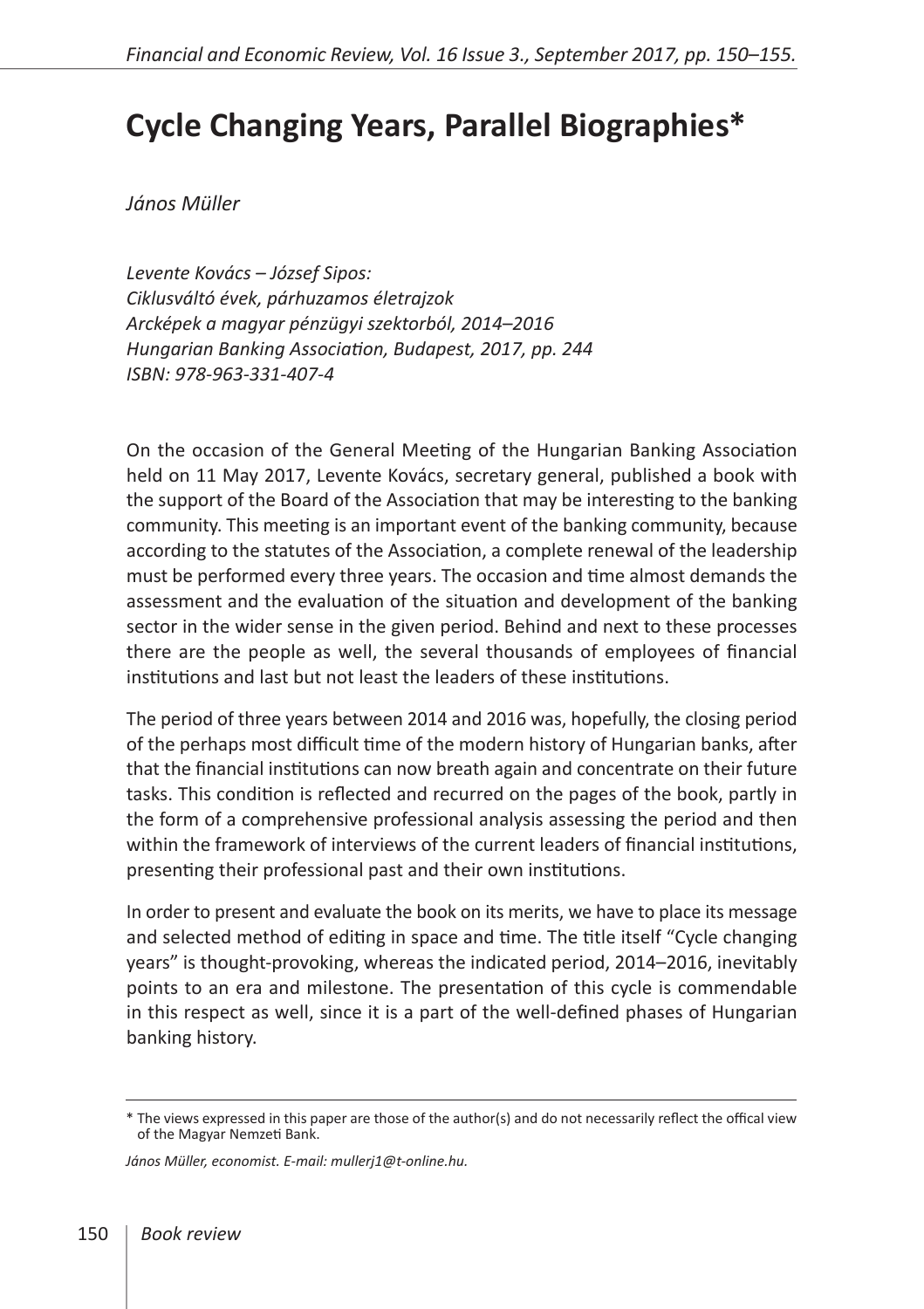In order to make this process understandable, we cite it as an indication that Hungarian banking history can be divided into several well defined periods, starting from its foundation in 1841 of the first independent Hungarian commercial bank. In the second half of the 19th century and at the time of the turn of the century more than a dozen significant financial institutions and many savings banks operated. There were 987 banks and savings banks in the country in the first year of the 20th century and their number reached 1,183 in 1905. Thus, the Hungarian banking system, completely corresponding to the European level of the age, was developed, which was made complete with the independent Magyar Nemzeti Bank, created in 1924. With such background, the need for joint representation of the interests of the financial institutions is clearly legitimately. The National Association of Financial Institutions (POE) was established in 1903, whereas the Association of Savings Banks and Banks (TÉBE) was founded in 1919, finally these were merged in 1928 under the name of TÉBE.

Let us take a big step to another major period: *"After World War II, in 1948 the financial institutions in Hungary were nationalised, and a Soviet-type, one-level, centralised banking system was established, as a result of this Magyar Nemzeti Bank performed commercial banking functions, too, whereas the National Savings Bank provided financial services for the population. We have to see that the number and quality of retail services was well behind the pre-1945 level and we cannot talk about securities or capital market services either. This system adapted perfectly to the system of central planning and the planned economy."<sup>1</sup>*

Thus, after 1948 the development of the Hungarian banking system, which started in 1841 and accelerated after 1867, was interrupted in a forced way for several decades. The next phase is already the banking history of the modern age.

The banking reform introduced in 1987 created the possibility of constructing a modern, two-tier banking system. A process lasting several years was started and, if we take into account the initial problems and pitfalls and the teething troubles of the system under development as well, the period when we can already talk about a real, operating two-tier banking system is 1994–95. The Hungarian Banking Association, which has a history of almost three decades, was established in February 1989, shortly after the banking reform. The first years of the twotier banking system and the Hungarian Banking Association were characterised by consolidation, overcoming the teething troubles of the new banks. The political decision relating to the privatisation of the Hungarian banking system was made in 1994, first in our region. Except for some cases, the banks were taken over by strategic, financial investors. According to the international judgement of the

<sup>1</sup> *János Müller, Tamás Kovács, Levente Kovács: A Magyar Bankszövetség története [History of the Hungarian Banking Association] Tarsoly Kiadó, 2014:41.*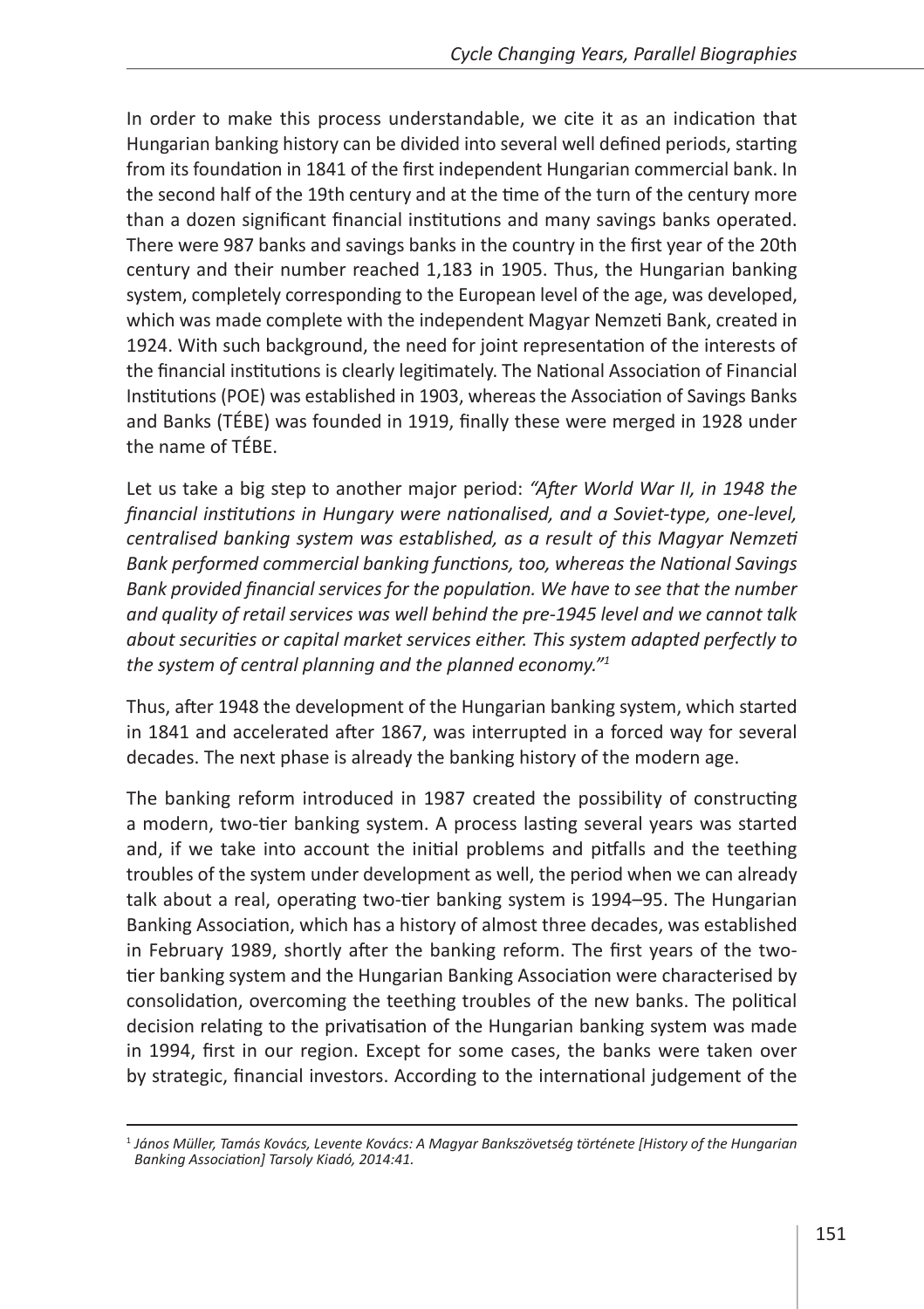period, one of the best regulated and most stable banking systems was established in Hungary by the end of the 90s. The 2000s, all the way until the international financial crisis that broke out in 2008, represented peaceful development of Hungarian banks and the golden age of their history.

The period between 2009 and 2015, after the international financial crisis, precedes the new cycle described in the book. This is already the history of the recent past, with enormous burdens and ordeals. The consequences and results of this appear vividly in the first chapter where the author, Levente Kovács, secretary general of the Hungarian Banking Association, entitled it aptly as *"Financial sector in the grasp of mistrust".* For the assessment and professional evaluation, the chapter surveys the developments of the world economy influencing the operation of the banking sector and the developments of Hungarian and international prudential regulation. For the reader the part presenting the situation of the sector of the cycle behind us is probably the most important. It presents the serious inheritance of the years after the crisis and the difficulties of the sector stemming from the elimination of and accounting foreign exchange-based lending, the burdens stemming from the proportion of non-performing loans high in international comparison as well; the negative effect of special taxes and other burdens; and the burdens stemming from the legal decision. Meanwhile the ownership background and structure of the sector was transformed in this cycle, and Hungarian governance and ownership decreased to approximately 50 per cent, corresponding to the intents of the government.

"*The tax and other burdens of the Hungarian banking sector are unparalleled at the international level. Everybody has great expectations regarding the planned and started tax reduction, since the permanent and organic development of the national economy depends on this. However, we have to face the fact that despite the reduction of special bank taxes occurred until now, Hungary is still at the very beginning of the list in international comparison." –* This is the author's characterisation relating to the situation that developed, then he establishes *"The Hungarian economy cannot be competitive without a competitive banking sector."<sup>2</sup>*

One of the first thoughts of the reader of the book may be why the past three years are identified by the authors as the change of the cycle. What is behind the indication "cycle changing years"? May one think on the period closing the consequences of the 2008 financial crisis or perhaps the coincidence that not only did the Banking Association had renewal of leadership in 2014, but there were parliamentary elections as well and the new government started its operation then and an economic policy turn could occur? These may also be possible and real alternatives.

<sup>2</sup> Cited book, p. 19.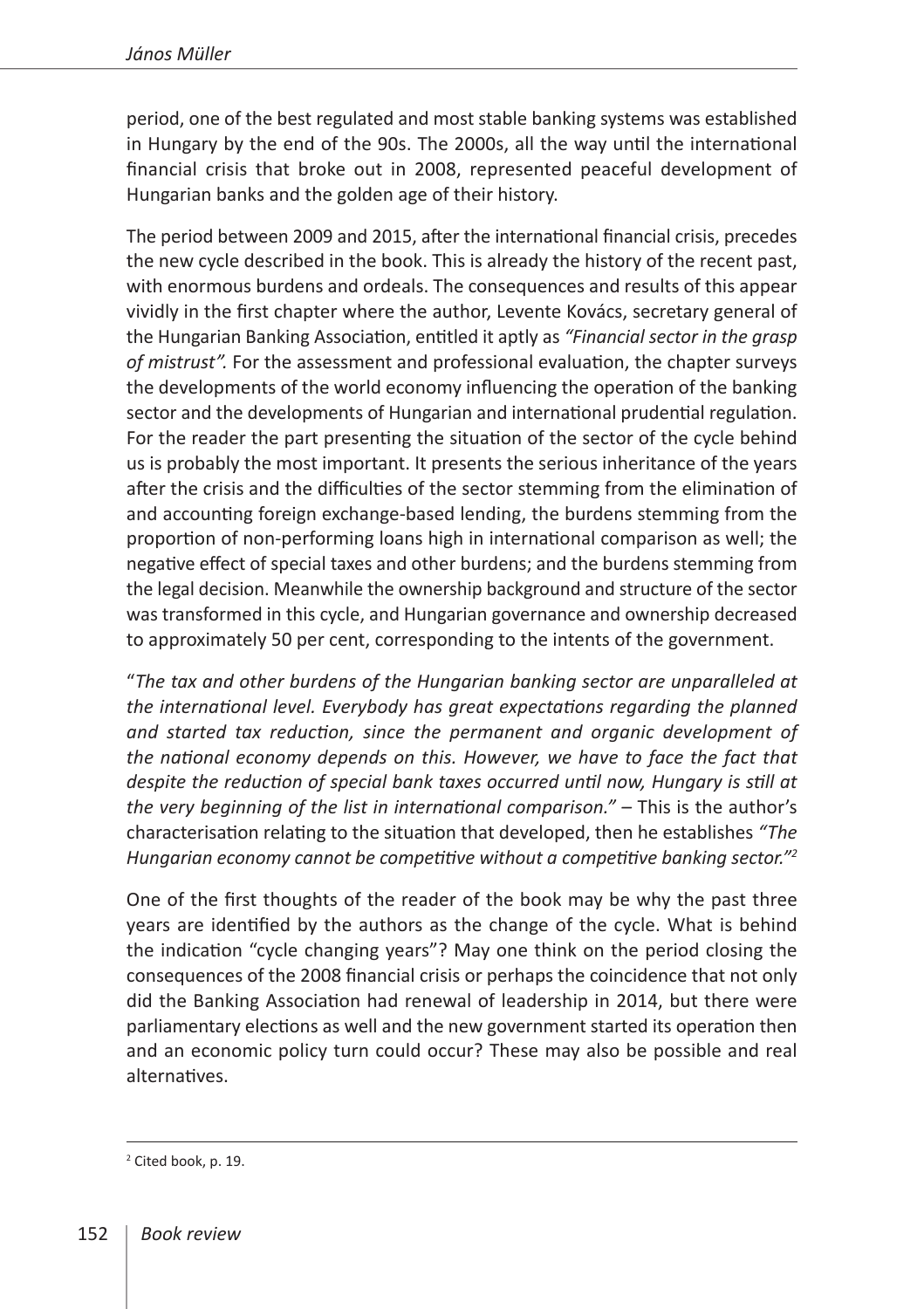However, reading the personal interviews, we can find a third description: When asked by the interviewer about the primacy of politics, Mihály Patai, president of the Banking Association and CEO of UniCredit Bank, says the following: "*We can talk about a world trend here as well. In the couple of decades before 2008 the power of supranational enterprises and financial organisations operated as a power significantly determining politics. This has changed everywhere as a result of the crisis, by today politics has regained its primacy. The level of regulation of the financial sector has increased and the clout of consumers has a much greater weight as well. Hungary is special in this area in as much as direction is exercised by a political elite that outlines its objectives much more distinctly than the average and the social problem of foreign currency lending has strengthened the amplitudes among which the processes have occurred."*

The next question and the answer to this was as follows: "*Looking at it from the chair of a bank leader, are these – political primacy, strong level of regulation, tough consumer protection – the additional costs of recovery from the crisis?* According to the answer of Mihály Patai, *"*this is different and more, this is a new cycle*.*  (*highlighting by me: J.M.*) *In the following decade, perhaps decades, both the strong political hand and the same type of regulation and consumer clout will remain and will be critical in the operation of the banking system."<sup>3</sup>*

Thus, a new cycle has arrived, which can last for decades according to the president of the Banking Association. The reader cannot help asking whether the cycle changing will, with these properties, be advantageous or disadvantageous for the operation of the banks. Following the train of thought of the president, we can say that the answer to this question will be provided in many years or even decades.

The second method intended to present the cycle appears in the title and subtitle of the book: "*parallel biographies"* and *"Portraits from the Hungarian financial sector"*. It was an appropriate and good decision by the editors to present leaders of Hungarian banks and financial institutions in the framework of personal interviews, with some brief biographies in retrospect. I think and believe that the memories of the personalities determining today's banking history are at least as important for the researchers of the future as the documented archive materials. Thus, this book may become an interesting historical document with the passing of time.

The book presents and interviews 36 leaders of financial institutions. In and of themselves all are different, yet they have one common characteristic by all means, the love of the profession and the intent of building a successful future of their institution. As an example, we underline two brief quotes from two interviews.

<sup>&</sup>lt;sup>3</sup> Cited book, p. 235.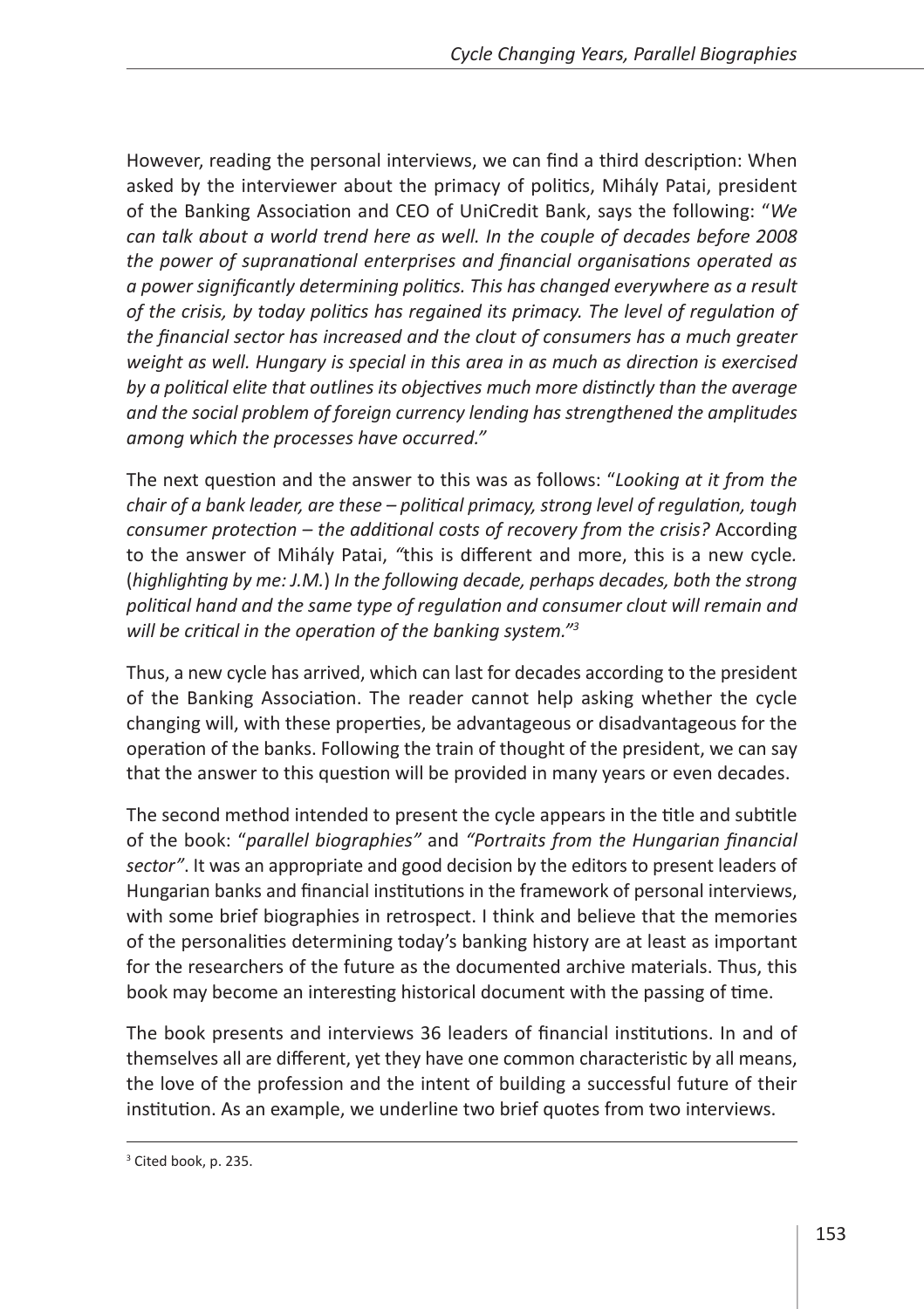Replying to the question *what experiences were drawn after 2008 that can be used in the future as well*, Sándor Csányi, CEO of OTP Bank, summarised one of the main messages of the cycle after the crisis as follows: *One experience is that it is a wise thing if a bank pursues a conservative business. This risk-avoiding and calm behaviour has become the trademark and most important tradition of OTP. "This tradition obliges all of us. It is not by chance that OTP was last to join foreign currency lending. All along we have attempted to be in control of risks, we have paid attention to provisioning and stayed away from promising, but not appropriately established projects in the corporate market as well. The other experience is that the domestic financial culture and the financial knowledge of borrowers are very modest. Unfortunately, this risk has stayed with us even after the crisis and if it does not change significantly, we will not be protected against new and newer social landslides."4*

In the midst of all the events continuously surrounding the banking sector, the reader may not even notice that there are two characteristic features of the presented portraits of bank leaders which have been developed mainly in the cycle analysed in this book. One of these is that the number and proportion of bank leaders of foreign citizenship have decreased significantly. After the start of the bank privatisation (1995) and until the end of the last decade, at least half of the CEOs of banks were foreign citizens, their number was between 15 and 18. Indeed, their weight was so large that a Foreign Banker's Club existed and operated within the framework of the Banking Association. In the past two decades their activity has had a positive effect on the operation of the banking sector in Hungary. At the time of the writing of these lines, only five banks have a foreign leader. I read with interest the interviews prepared with them, I cite one of these. Claus Windheuser, CEO of Commerzbank, a German bank with a great history, is a dynamic, young leader, who has led the bank since the end of 2015. The question asked from him was as follows: "*Your arrival coincided with the perhaps most difficult period of the history of the two-level Hungarian banking system written since 1987. How do you see the situation and outlooks of the sector?"* Claus Windheuser replied as follows: *"The regulatory environment in both Hungary and the EU has and will become stricter. In the corporate business line, which is the primary activity of Commerzbank Zrt., market competition is increasingly keen and price competition and risk-assuming willingness are especially aggressive, similarly to the period before the financial crisis erupted in autumn 2008. Digitalisation represents an enormous challenge for everyone, I think that nobody can tell what the effect of this will be and what the banking sector will look like in ten years."<sup>5</sup>* Thus, the German banker, with fresh eyes, yet already in knowledge of the market, confirms that competition is intense

<sup>4</sup> Cited book, p. 187.

<sup>&</sup>lt;sup>5</sup> Cited book, p. 67